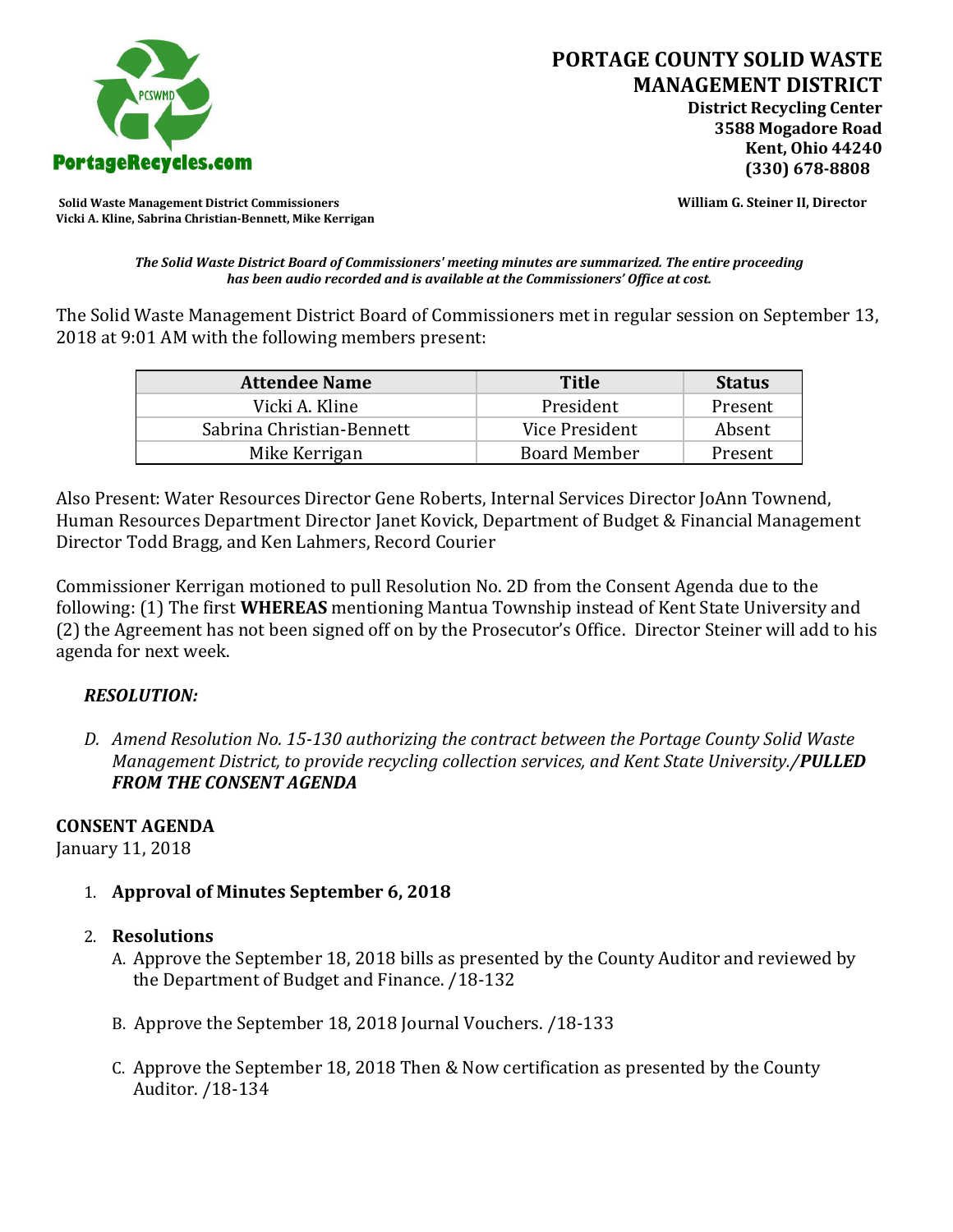D. Amend Resolution No. 15-130 authorizing the contract between the Portage County Solid Waste Management District, to provide recycling collection services, and Kent State University./*PULLED FROM THE CONSENT AGENDA*

**RESOLUTION NO. 18-132 - RE: BILLS APPROVED AND CERTIFIED TO THE PORTAGE COUNTY AUDITOR FOR PAYMENT.** 

It was moved by Mike Kerrigan, seconded by Vicki A. Kline that the following resolution be adopted:

- **RESOLVED,** that the bills were approved and certified to the County Auditor for payment, contingent upon the review of the Portage County Department of Budget and Financial Management, Department of Internal Services or other designee on September 18, 2018 in the total payment amount of **\$131,602.68 for Funds 8300- 8399** as set forth in the Accounts Payable Warrant Report on file in the office of the Portage County Auditor; and be it further
- **RESOLVED,** that the District Board of Commissioners finds and determines that all formal actions of this Board concerning and relating to the adoption of this resolution were taken in an open meeting of this Board and that all deliberations of this Board that resulted in those formal actions were in meeting open to the public in compliance with the law including Section 121.22 of the Ohio Revised Code.

Roll call vote as follows:

| Vicki A. Kline, Yea; | Sabrina Christian-Bennett, Absent, | Mike Kerrigan, Yea; |
|----------------------|------------------------------------|---------------------|
|                      |                                    |                     |

# **RESOLUTION NO. 18-133**

This resolution was inadvertently omitted. This is for numbering purposes only.

# **RESOLUTION NO. 18-134 - RE: ACCEPTANCE OF THEN AND NOW CERTIFICATIONS FOR PAYMENT.**

It was moved by Mike Kerrigan, seconded by Vicki A. Kline that the following resolution be adopted:

- **WHEREAS,** Ohio Revised Code Section 5705.41 (D)(1) authorizes the expenditure of moneys, provided a certificate of the County Auditor is supplied stating that there was at the time of the making of such contract or order and at the time of the execution of such certificate a sufficient sum appropriated for the purpose of such contract and in the treasury or in process of collection to the credit of an appropriate fund free from any previous encumbrances (Then and Now Certification), and
- **WHEREAS,** the Then and Now Certification is recommended by the State Auditor's Office, the Portage County Auditor's Office, and the Portage County Prosecutor's Office, and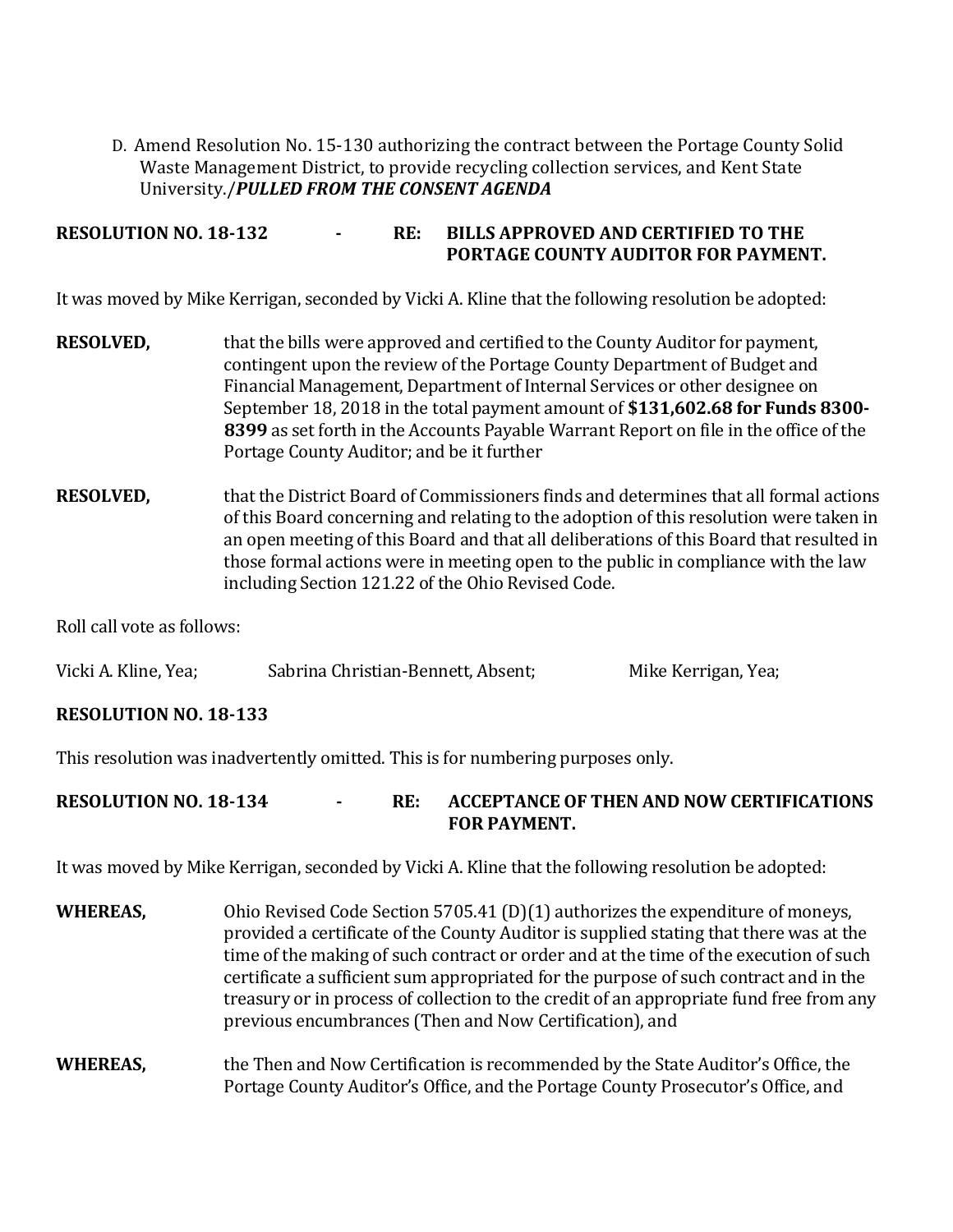| <b>WHEREAS,</b>            | a listing of expenditures, attached hereto as Exhibit "A" and incorporated herein by<br>reference, has been certified by the County Auditor according to Ohio Revised Code<br>section 5705.41 (D)(1); now therefore be it                                                                                                                                                                                              |
|----------------------------|------------------------------------------------------------------------------------------------------------------------------------------------------------------------------------------------------------------------------------------------------------------------------------------------------------------------------------------------------------------------------------------------------------------------|
| <b>RESOLVED,</b>           | that the expenditures listed herein are properly certified by the County Auditor in<br>the amount of \$12,003.70 dated September 18, 2018 as set forth in Exhibit "A"<br>shall be paid; and be it further                                                                                                                                                                                                              |
| <b>RESOLVED,</b>           | that the District Board of Commissioners finds and determines that all formal actions<br>of this Board concerning and relating to the adoption of this resolution were taken in<br>an open meeting of this Board and that all deliberations of this Board that resulted in<br>those formal actions were in meeting open to the public in compliance with the law<br>including Section 121.22 of the Ohio Revised Code. |
| Roll call vote as follows: |                                                                                                                                                                                                                                                                                                                                                                                                                        |

| Vicki A. Kline, Yea; | Sabrina Christian-Bennett, Absent; | Mike Kerrigan, Yea; |
|----------------------|------------------------------------|---------------------|
|----------------------|------------------------------------|---------------------|

# **RESOLUTION NO. 18-135**

This resolution was inadvertently omitted. This is for numbering purposes only.

|  | Motion To: Approve the Consent Agenda for Solid Waste Management District as revised. |  |  |
|--|---------------------------------------------------------------------------------------|--|--|
|  |                                                                                       |  |  |

| <b>RESULT:</b>   | <b>ADOPTED</b>                           |
|------------------|------------------------------------------|
| <b>MOVED:</b>    | Mike Kerrigan                            |
| <b>SECONDED:</b> | Vicki A. Kline                           |
| AYES:            | Mike Kerrigan, Yea; Vicki A. Kline, Yea; |
| <b>ABSENT:</b>   | Sabrina Christian-Bennett                |

## **REGULAR SESSION**

September 13, 2018

# **1. Journal Entry**

A. Board of Commissioners signature requested on the Personnel Action Form authorizing the full-time hire of Paul Veverka as a CDL Truck Driver, replacing Angelo Pezzaniti, for Portage County Solid Waste Management District, as presented by Janet Kovick, Human Resources Director. Anticipated start date is October 1, 2018. The Board of Commissioners agreed that this hire is contingent upon the applicant passing the required pre-employment testing./Journal Entry

# **JOURNAL ENTRY**

September 13, 2018

1. The Board of Commissioners signed the Personnel Action Form authorizing the full-time hire of Paul Veverka as a CDL Truck Driver, replacing Angelo Pezzaniti, for Portage County Solid